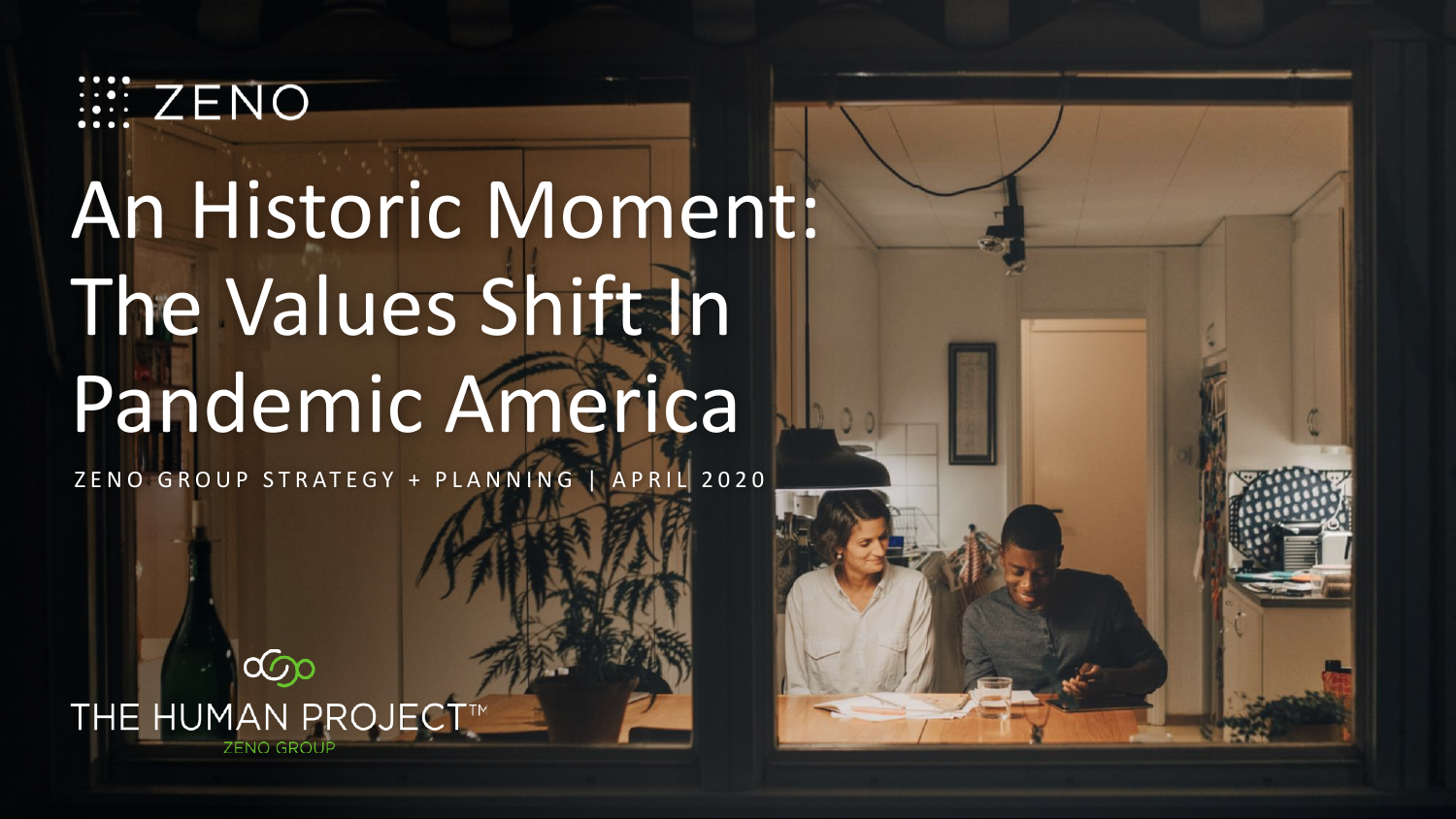This March our researchers at Zeno Group asked 1,000 Americans, "What personal values do you hold in high importance today versus those you held in high regard before the pandemic?"

> Generally, core values that drive human behavior do not shift dramatically from year to year.

But like so many other things that have changed in our COVID-19 lives, so have Americans' views of their most important values – shifting in ways we have not seen since the last time Americans experienced this much economic and social upheaval: The Great Depression of the 1930s.

**A new outlook is emerging**

We will the the light with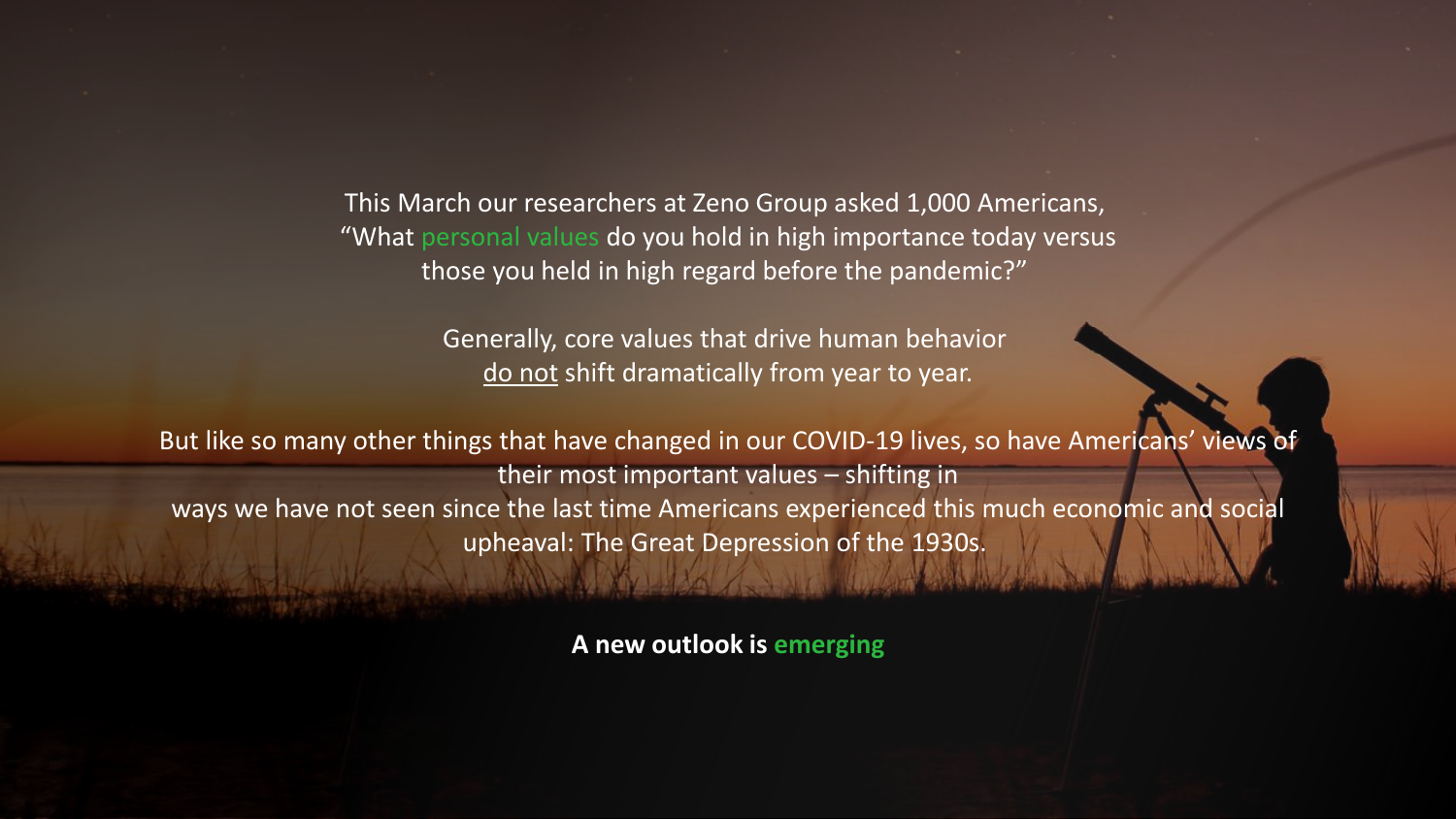#### Audience & Methodology

| Who                       | How Many    | When                | What                                 | How                  |
|---------------------------|-------------|---------------------|--------------------------------------|----------------------|
| US Adults,<br>Gen Pop 18+ | $n = 1,000$ | March 27 - 29, 2020 | Values Refresh Study<br>$[COVID-19]$ | <b>Online Survey</b> |

*Margin of Error: +/-3 percentage points at a 95% confidence level*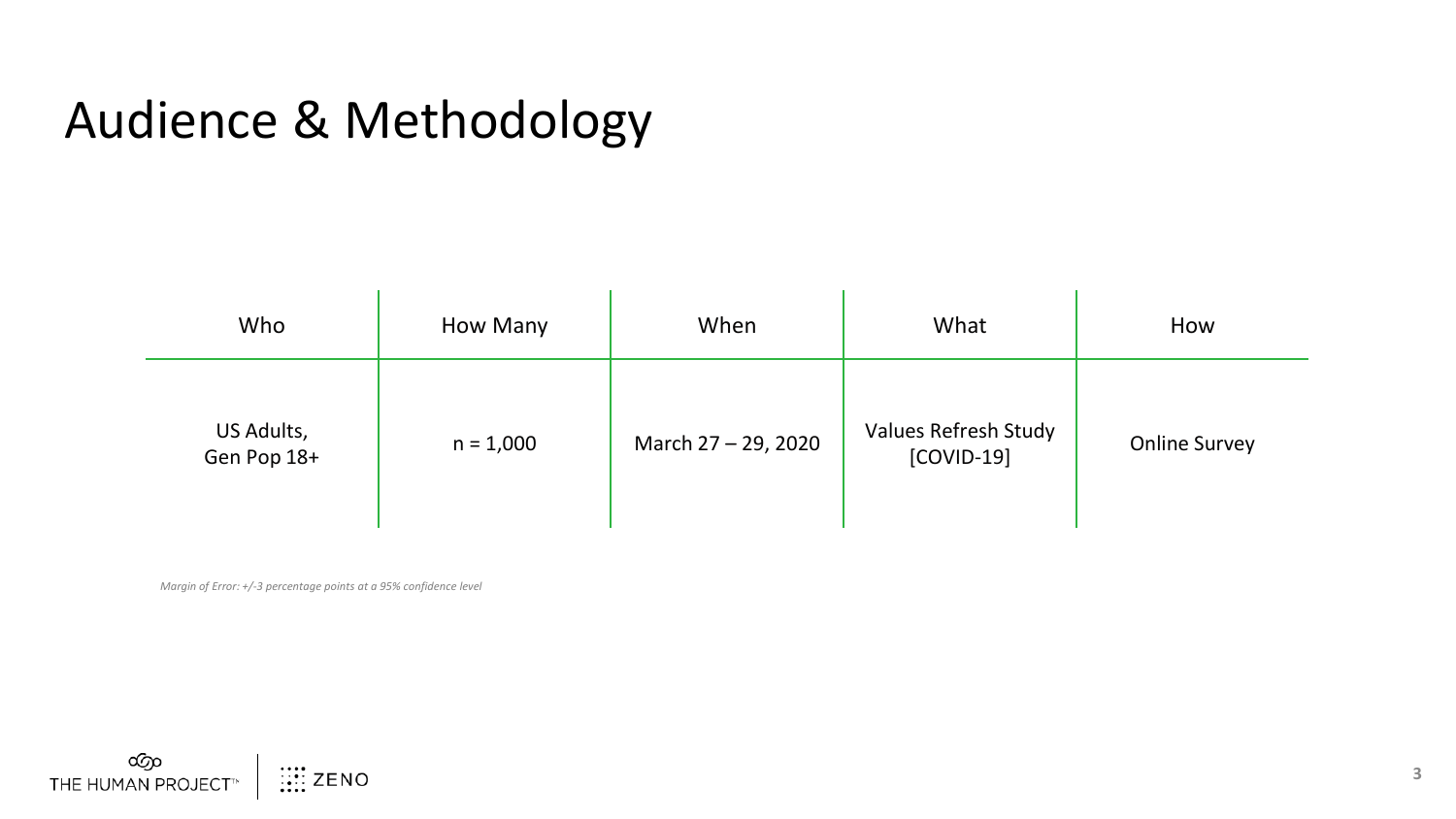### Top Rising Values Amongst Americans

Values that were already a high priority, such as *protecting the family*, *helpfulness*, and *honesty* are becoming even more important for most Americans during this time of crisis.

As financial and material security becomes increasingly unstable due to the economic ramifications of COVID-19, values such as *self-reliance*, *simplicity* and *thrift* are also increasing in importance, as American's begin prioritizing stability for themselves and their families. Values like these have not showed up before 2020 in the top 10 among the general population.

As Americans face more consequences of COVID-19, such as social-distancing, self-quarantining and working from home, this new daily reality has many Americans reassessing the importance of their *stable personal relationships.* 

We also see the value of *duty* showing up in the top rising

values. This is an interesting shift, especially among the youngest generation, Gen Z, as they already feel the pressure and responsibility to save the planet from many of today's most pressing challenges.

Source: Zeno Group Values Refresh Study [COVID-19], April 2020

ترینی<br>THE HUMAN PROJI

#### Gen Pop's Top Rising Values:

- 1. protecting the family (73%)
- 2. self-reliance (69%)
- 3. thrift (68%)
- 4. helpfulness (68%)
- 5. simplicity (67%)
- 6. honesty (67%)
- 7. stable personal relationships (66%)
- 8. duty (65%)

*[Top-2 Box, "Much More" or "Somewhat More" important]*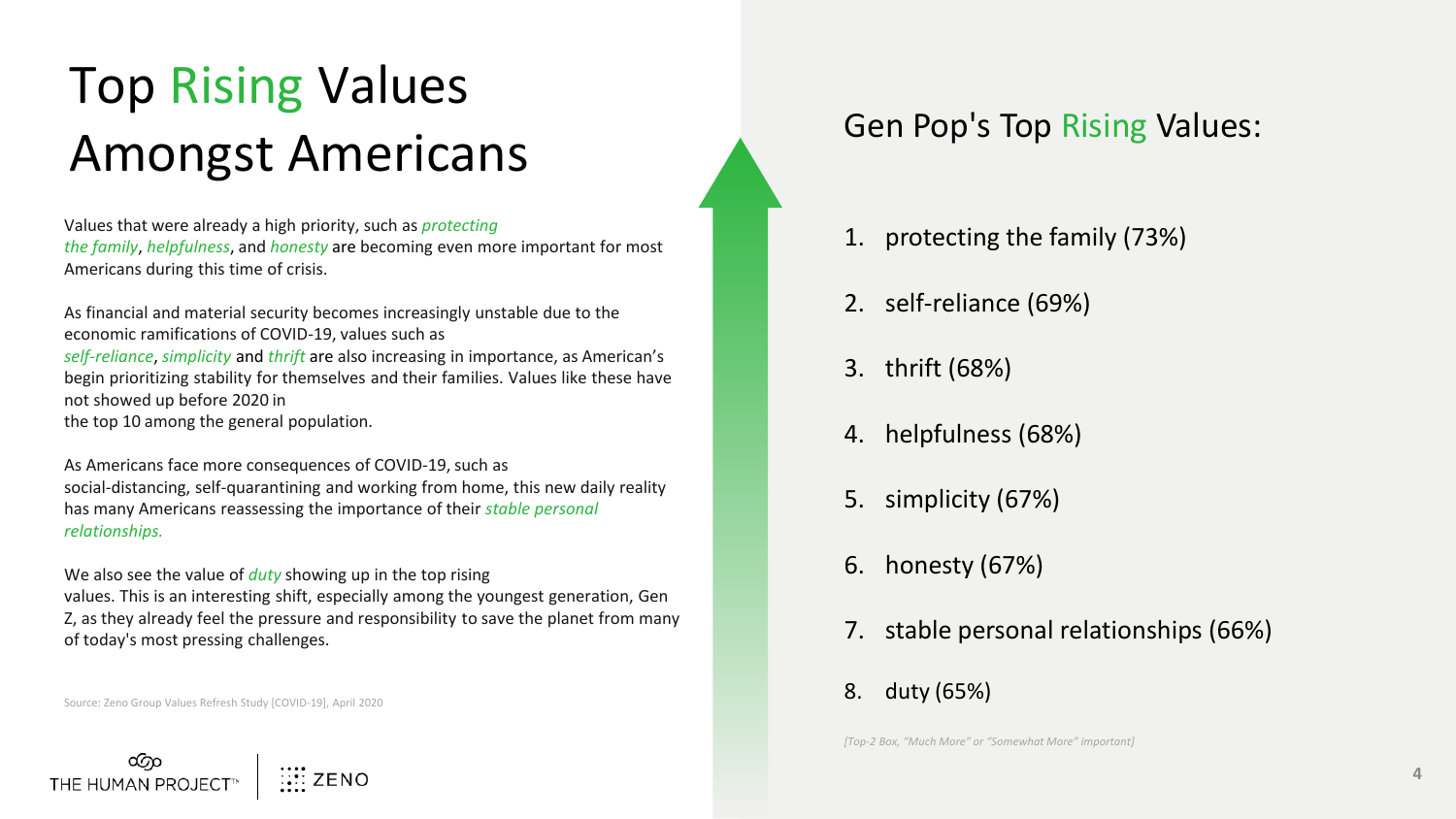## In Their Own Words: Why These Values Are Rising

"Considering what is happening around the world with the Covid-19, it is more important to be self-reliant. At the same time, we should not take tomorrow for granted. Life is short, and we need to reevaluate what is really important in our lives."

- Gen X Male, Minnesota

"Times and situations in your life cause many things that were once so important to become the least of importance now. In unstable times, honesty, integrity and caring are more important than ever and it is NOT all about yourself but important to put others first and be kind, considerate and compassionate."

- Boomer Female, California

"I have been staying safe at home the past 10 days and not being able to go out to eat or a movie can be frustrating, so freedom has become more important, the use of the phone and internet has become more important to connect with family and friends."

- Boomer Female, Colorado

"With the coronavirus having the effect on the world that it is, protecting family and friends is most important. Superficial things mean less."

- Millennial Male, Ohio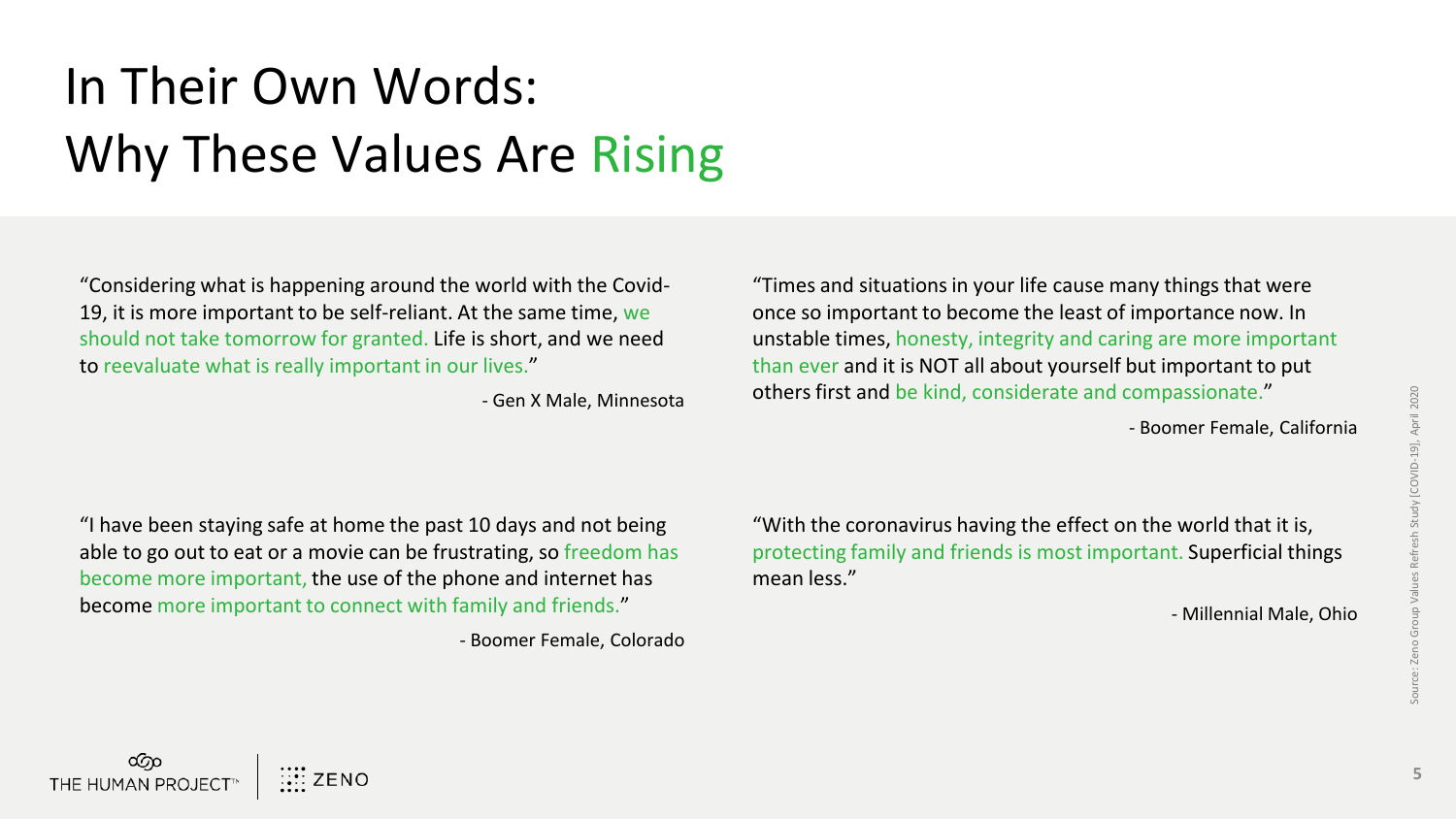### Top Declining Values Amongst Americans

Aspirational values like *power, status, wealth* and *ambition*, which before COVID-19 were key drivers for many groups, particularly career-focused Millennials and Gen Z, are down. Now, as more Americans begin to face urgent, daily challenges, personal aspirations are taking a back seat.

This also demonstrates an increasing humility and perhaps a sense of gratitude given the top values juxtaposed against these falling values. What is interesting among them, however, is that Gen Z places the value of *ambition* at #1, though it is quickly followed by *working hard, protecting the family, thrift* and *freedom*. We conclude here that the motivation for Ambition is not in the self-interest of these young adults, but rather, is powered by their sense of duty versus self-interest.

In a time of social-distancing and lengthy quarantines, many Americans are forced to shift their focus for fun away from the outside-world, looking inward and indoors for selffulfillment. As a result, values such as *adventure, romance* and *excitement* are feeling less and less tangible to most Americans.

American's are becoming keenly aware of the role they play in solving the COVID-19 crisis, understanding the effects of their decisions on others and the dangers of acting in *selfinterest.*

Source: Zeno Group Values Refresh Study [COVID-19], April 2020

oرین<br>THE HUMAN PROJEC

#### Gen Pop's Top Declining Values:

- 1. power (20%)
- 2. status (20%)
- 3. wealth (16%)
- 4. adventure (14%)
- 5. romance (11%)
- 6. excitement (10%)
- 7. ambition (10%)
- 8. self-interest (10%)

*[Bottom-2 Box, "Much Less" or "Somewhat Less" important]*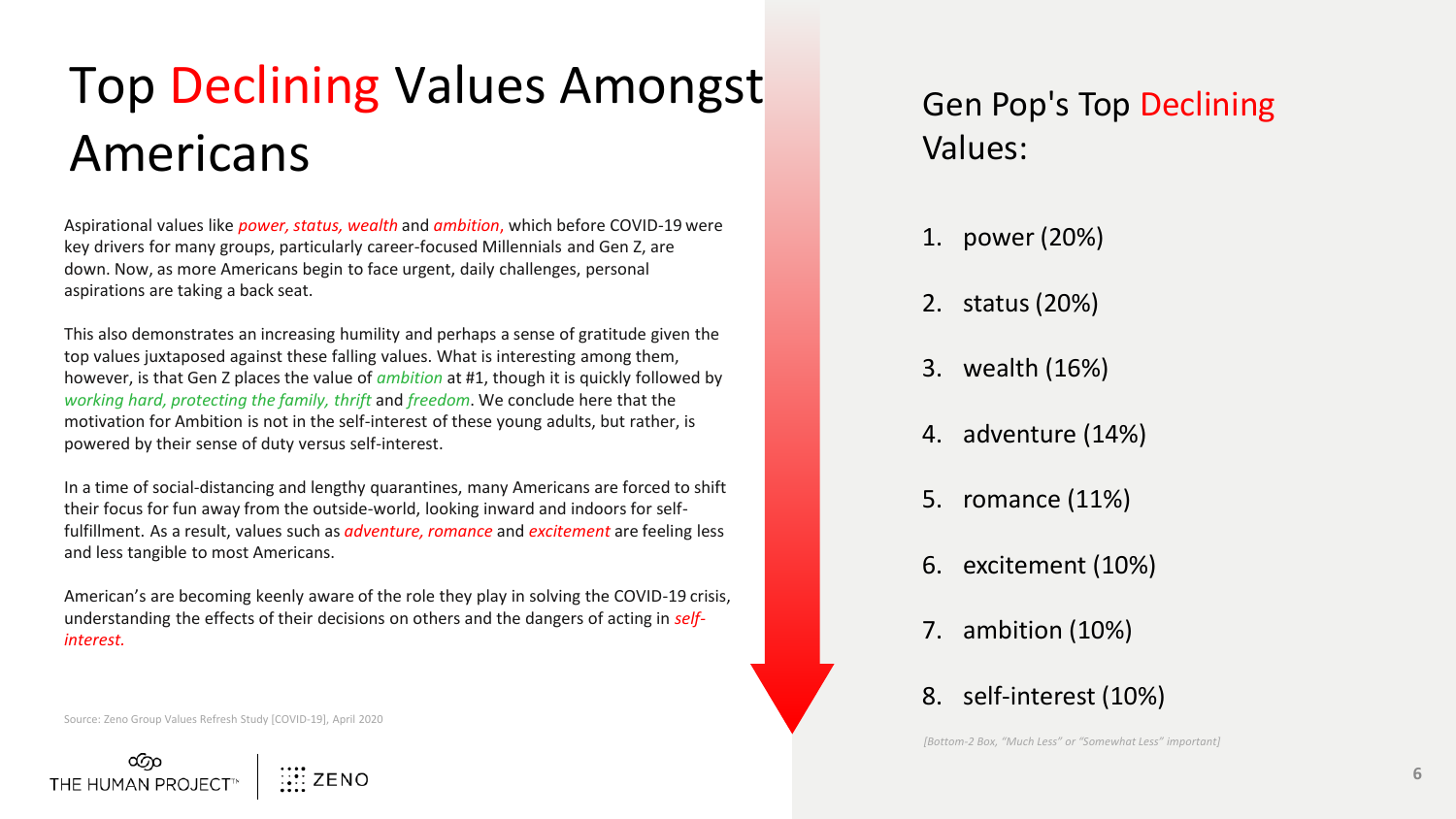### In Their Own Words: Why These Values Are Declining

"During these difficult times I'm more acutely aware of keeping positive, supportive helpful and considerate of my friends, family, and community. My self interest, goals and achievement are all put on a back burner while we all focus on getting through this together."

- Millennial Female, Washington

"I had a child less than 3 months ago, it made me realize how important the people in your life are, that you should love and protect me, as well as the earth and the environment, so my child has all the support from friends and family that he needs as well as a beautiful world to grow up in."

COO COOR<br>THE HUMAN PROJEC

- Gen X Male, Minnesota

"In the light of recent events, namely the COVID-19 outbreak, I am more inclined to view my fellow humans as part of a global community. We all need to work together to beat this thing."

- Boomer Female, New Jersey

"Now that I am retired, seen and done a lot of things in my life, I have a chance to really reflect on my life. I have adjusted my feelings, opinions. and outlook on my life… What has become more real and important to me is how I treat other people regardless of how they treat me, and to keep understanding (never knowing what other people may have gone through, or are going through), patience, and love in my heart and spirit. SO CALMING, AND SATISFYING."

- Boomer Male, Arizona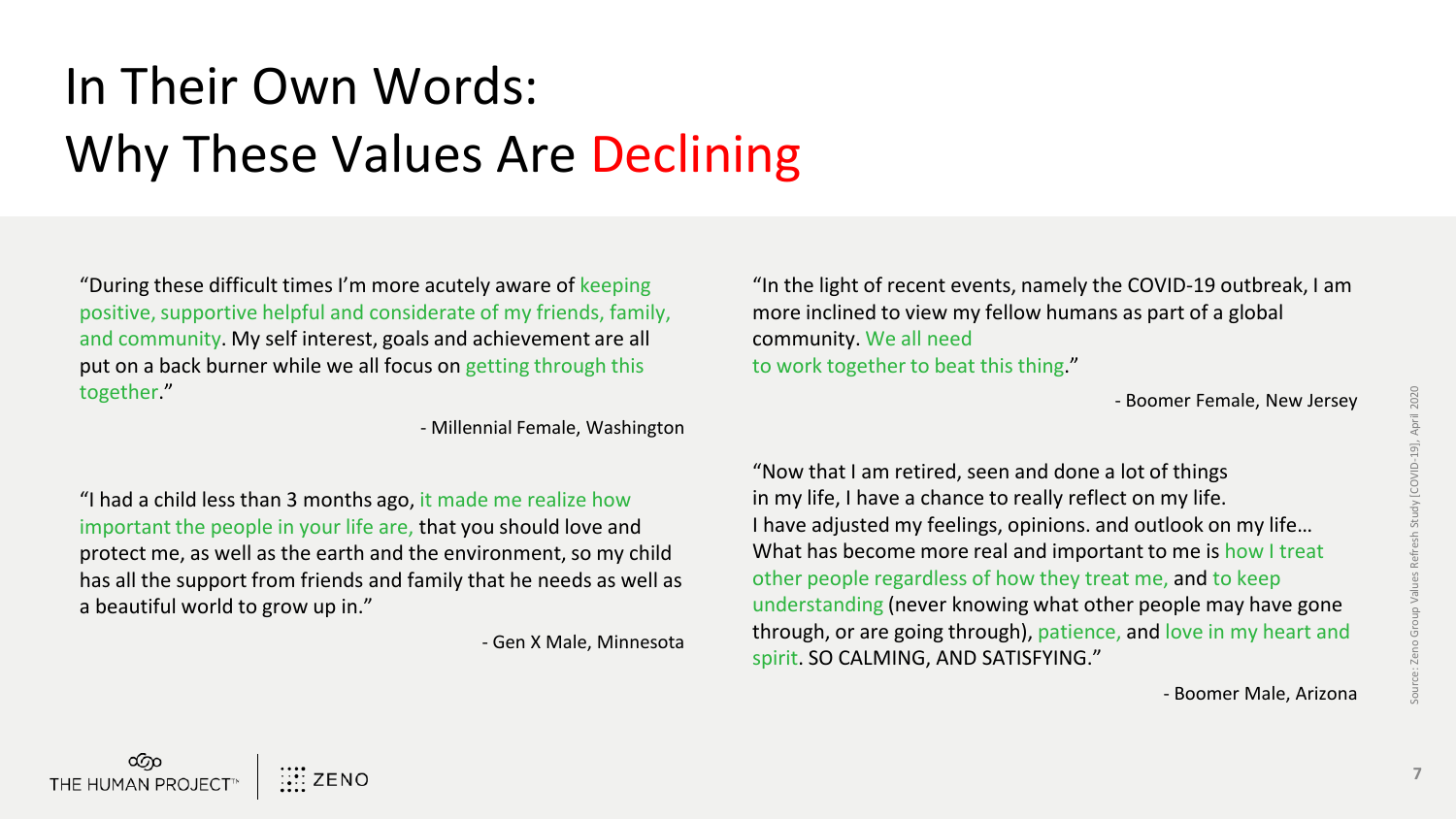# A Value Shift Across

Generations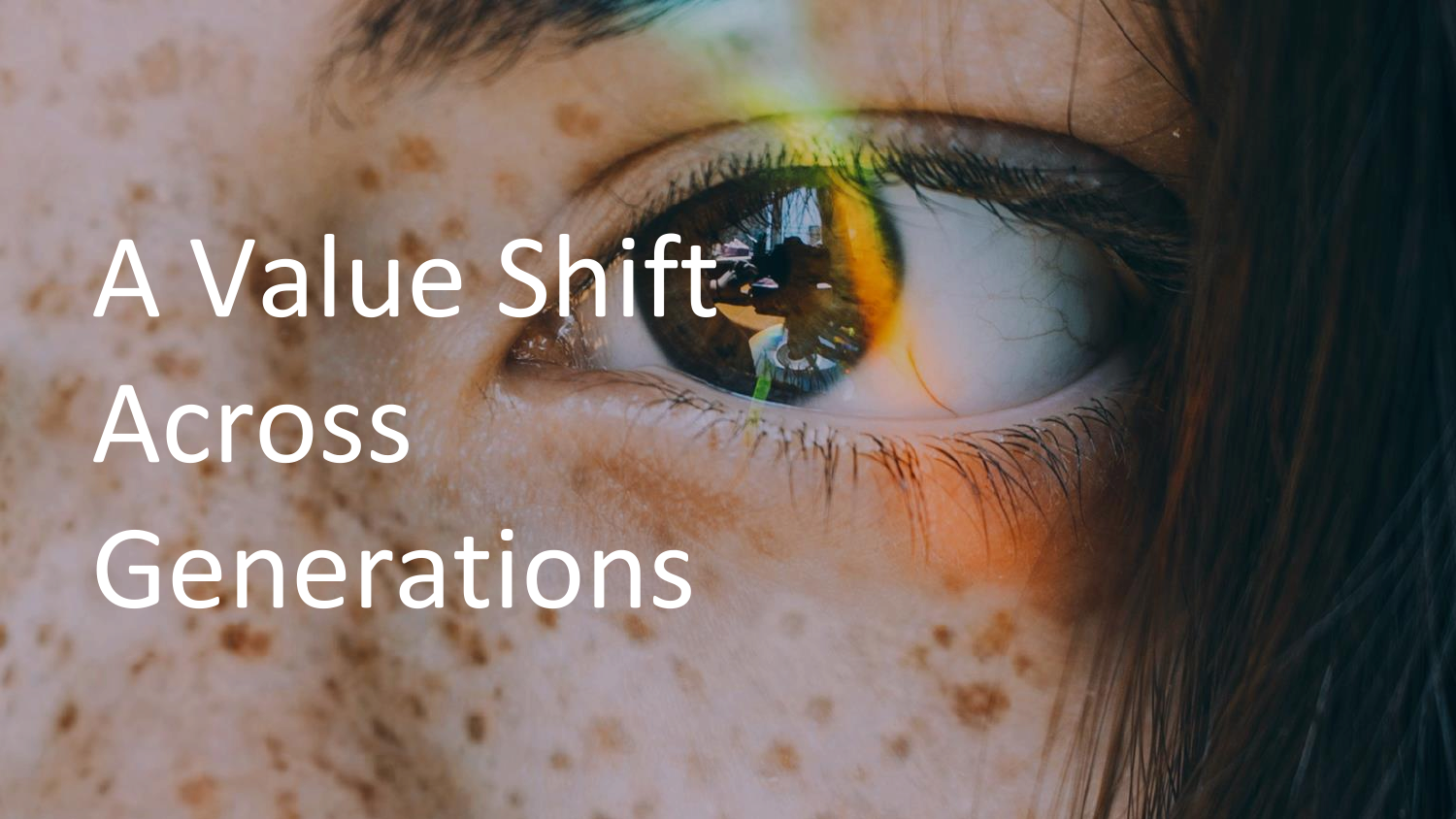### Top Rising Values by Generation

When thinking about what values have become more important in the last 6 months, most Americans across all generations say the value of *protecting the family* is a becoming more important.

For Gen Z, values like *ambition, working hard,* and *freedom* are rising to the top, while the other generations are focusing more on values like *self-reliance, thrift, honesty,*  and *helpfulness*.

Source: Zeno Group Values Refresh Study [COVID-19], April 2020

- 1. ambition (74%)
- 2. working hard (74%)
- 3. protecting family (73%)
- 4. thrift (70%)
- 5. freedom (70%)

#### **Gen Z Millennials**

- 1. protecting family (75%)
- 2. self-reliance (73%)
- 3. helpfulness (73%)
- 4. knowledge (72%)
- 5. working hard (71%)

#### **Gen X Boomers**

- 1. protecting family (72%)
- 2. simplicity (67%)
- 3. honesty (66%)
- 4. self-reliance (65%)
- 5. thrift (65%)

1. protecting family (72%)

- 2. thrift (68%)
- 3. self-reliance (67%)
- 4. duty (66%)
- 5. helpfulness (66%)

*[Top-2 Box, "Much More" or "Somewhat More" important]*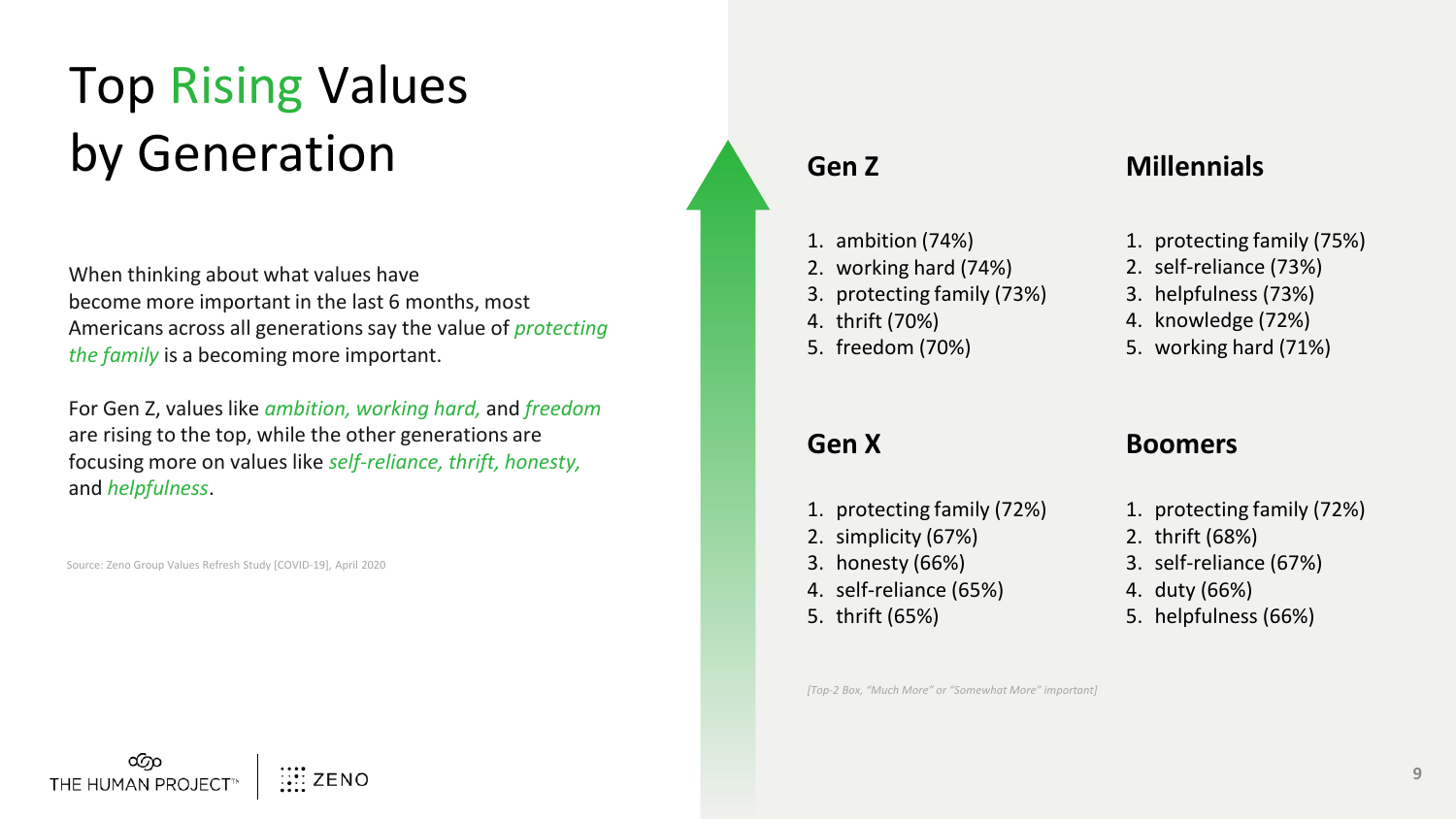### In Their Own Words: Why These Generational Values Are Rising

"These feelings and values have become more important because of this Global Pandemic, not being able to go anywhere or do anything makes you think and realize what is important. I also recently got into a serious relationship so the thought of putting that person first is now more important to me as opposed to just taking care of my own thoughts and feelings."

- Gen Z Female, New York

"Family is more important than anything else today."

- Gen X Male, Indiana

"I am more thrifty and aware of environmental impacts."

- Boomer Female, Pennsylvania

"I will probably not sweat the small stuff as much. Minor problems I worried about before seem silly in the eyes of global health concerns."

- Millennial Female, Illinois

"Nothing is more important than faith & family, so I let go of things that may have bothered me before. Keeping in contact with family more - mostly by email. Having things besides necessities are less important & I'm spending less on nonessentials."

- Gen X Female, Nebraska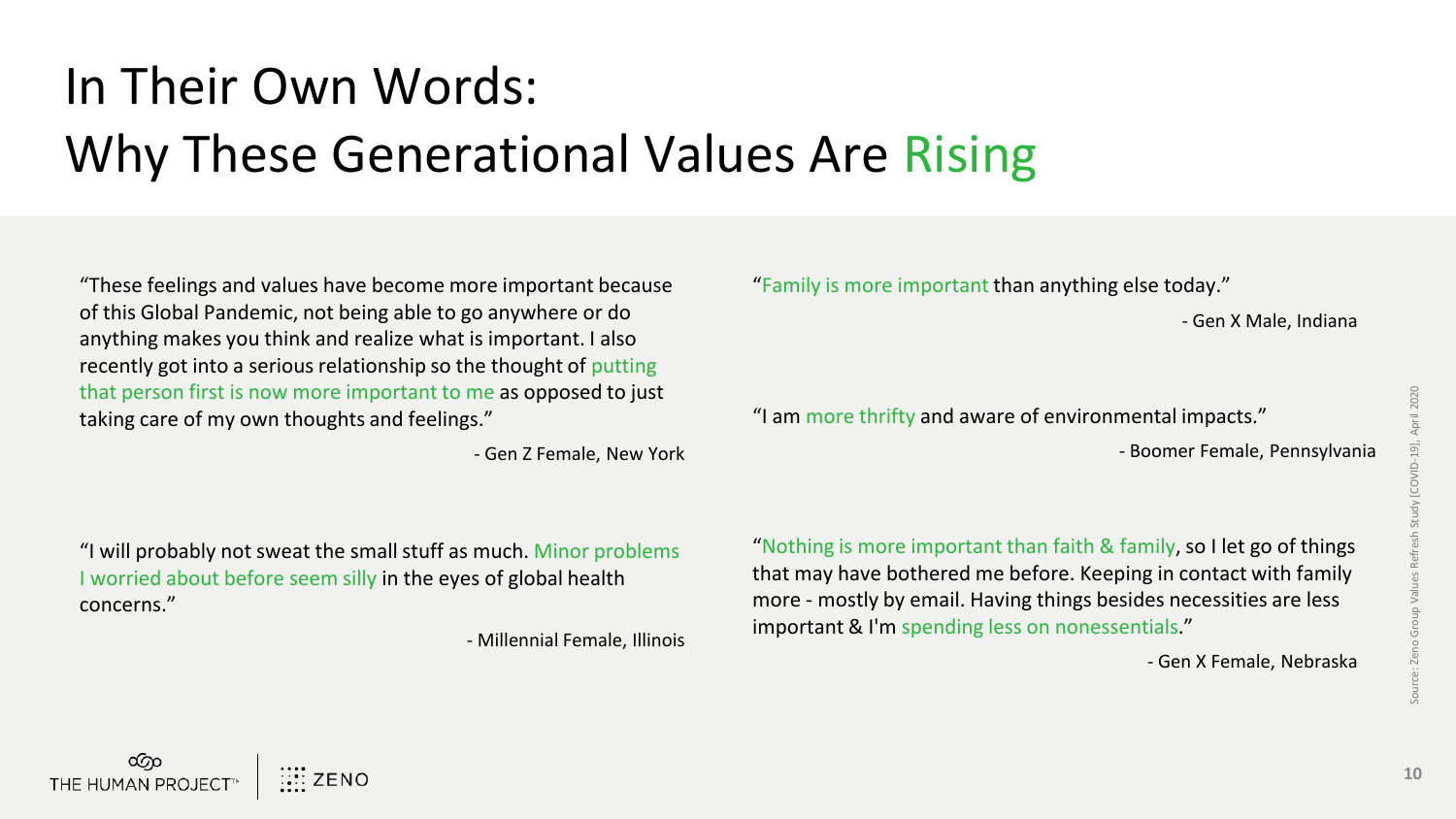### Top Declining Values by Generation

When thinking about which values have become less important over the last 6 months, more individualized values like status, power, and wealth have fallen the most.

Millennials, Gen X, and Boomers feel that values like adventure, romance, and excitement are less important, while Gen Z feel their sense of self-interest, belonging, and duty have become less important.

Source: Zeno Group Values Refresh Study [COVID-19], April 2020

- 1. status (14%)
- 2. power (12%)
- 3. self-interest (11%)
- 4. belonging (11%)
- 5. duty (10%)

#### **Gen Z Millennials**

- 1. power (16%)
- 2. status (16%)
- 3. wealth (16%)
- 4. adventure (12%)
- 5. romance (10%)

#### **Gen X Boomers**

- 1. power (25%)
- 2. status (22%)
- 3. wealth (19%)
- 4. adventure (12%)
- 5. romance (11%)
- 
- 1. status (25%)
- 2. power (22%)
- 3. adventure (20%)
- 4. wealth (17%)
- 5. excitement (17%)

*[Top-2 Box, "Much More" or "Somewhat More" important]*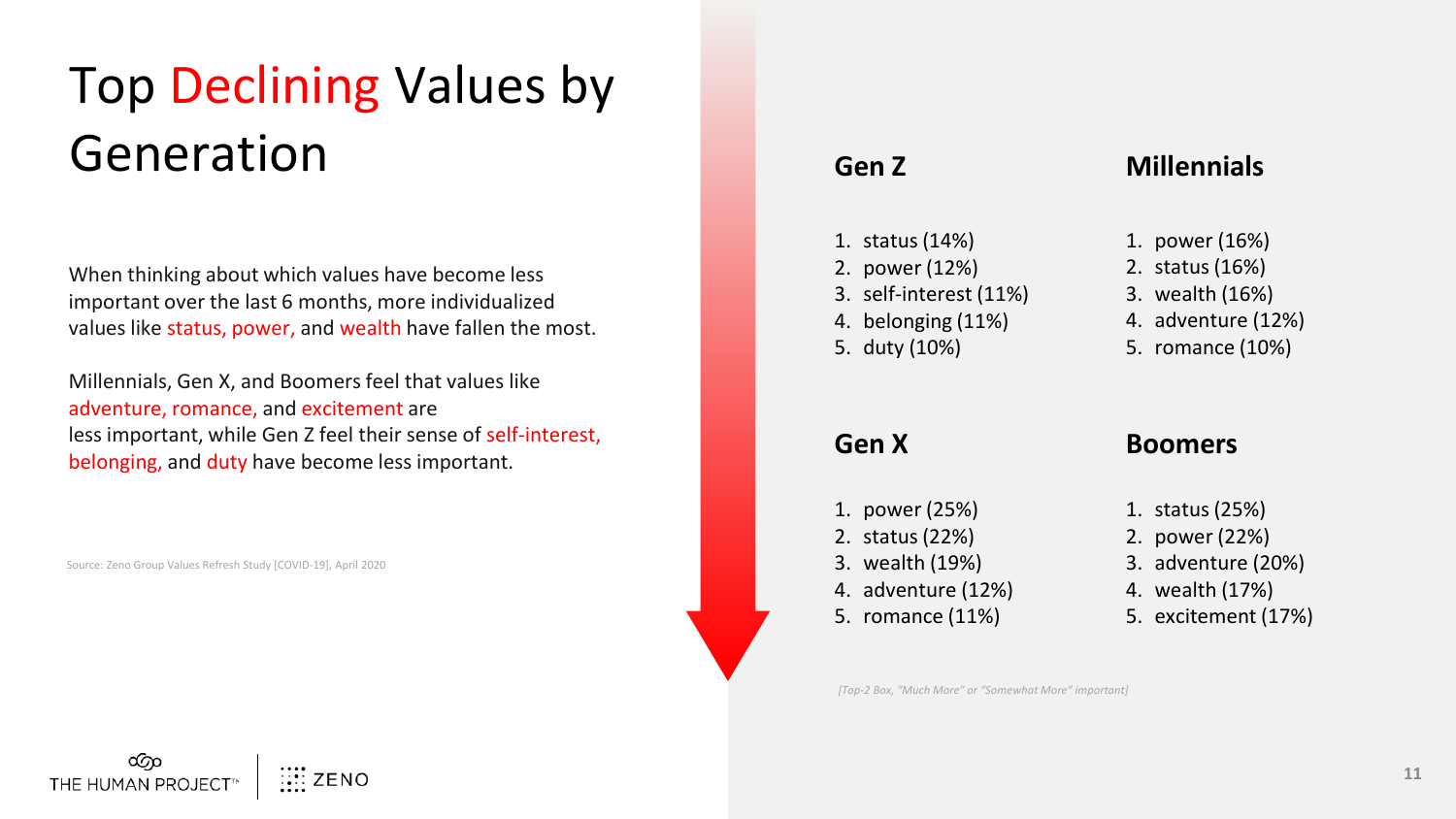## In Their Own Words: Why These Generational Values Are Declining

"You take much less for granted as you try and protect your family and loved ones as well as contribute as best as possible to your communities to stop this virus."

- Millennial Male, California

"I am being much more careful spending because the economy might be severely effected."

"Wealth and physical property don't mean anything if you don't

have your loved ones with you."

- Millennial Male, Ohio

- Boomer Female, Wisconsin

"It is less important to be successful and rich, but better to have family who cares for you and to care for your community members."

- Boomer Female, Maine

"I am trying to be a better family man and trying to spend the time I have right now with my family as much as possible."

- Gen Z Male, New Jersey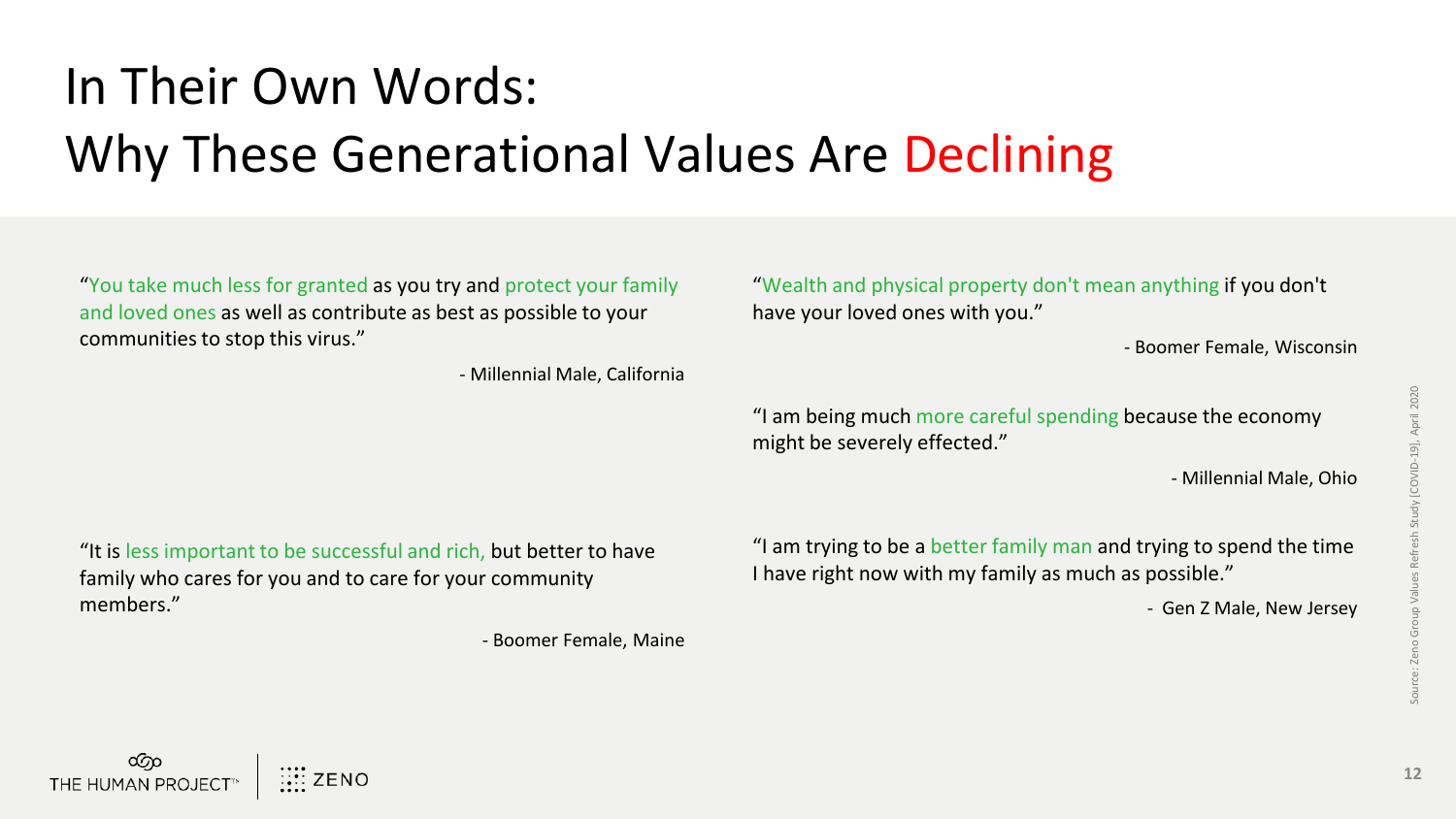### What This Means For Our Clients Today: Key Points This Research Supports

- **A heightened need for stakeholder listening**. Brands and companies need to be sure their communications and actions are aligned with the control and empowerment their stakeholders seek.
- **A premium on problem-solving and community support.** The public will want employers and brands to act in ways that demonstrate they are on their side and will be wary of overt branding and promotion.
- **A greater sensitivity toward economic pressures**. With more than 20 million Americans unemployed, the public will expect companies and brands to conduct themselves with an appreciation of this new economic reality.
- **A return to simple, classic pleasures.** Depending on how long the economy's slide lasts, and how long its recovery takes, values such as thrift and simplicity may become more central to our lives.